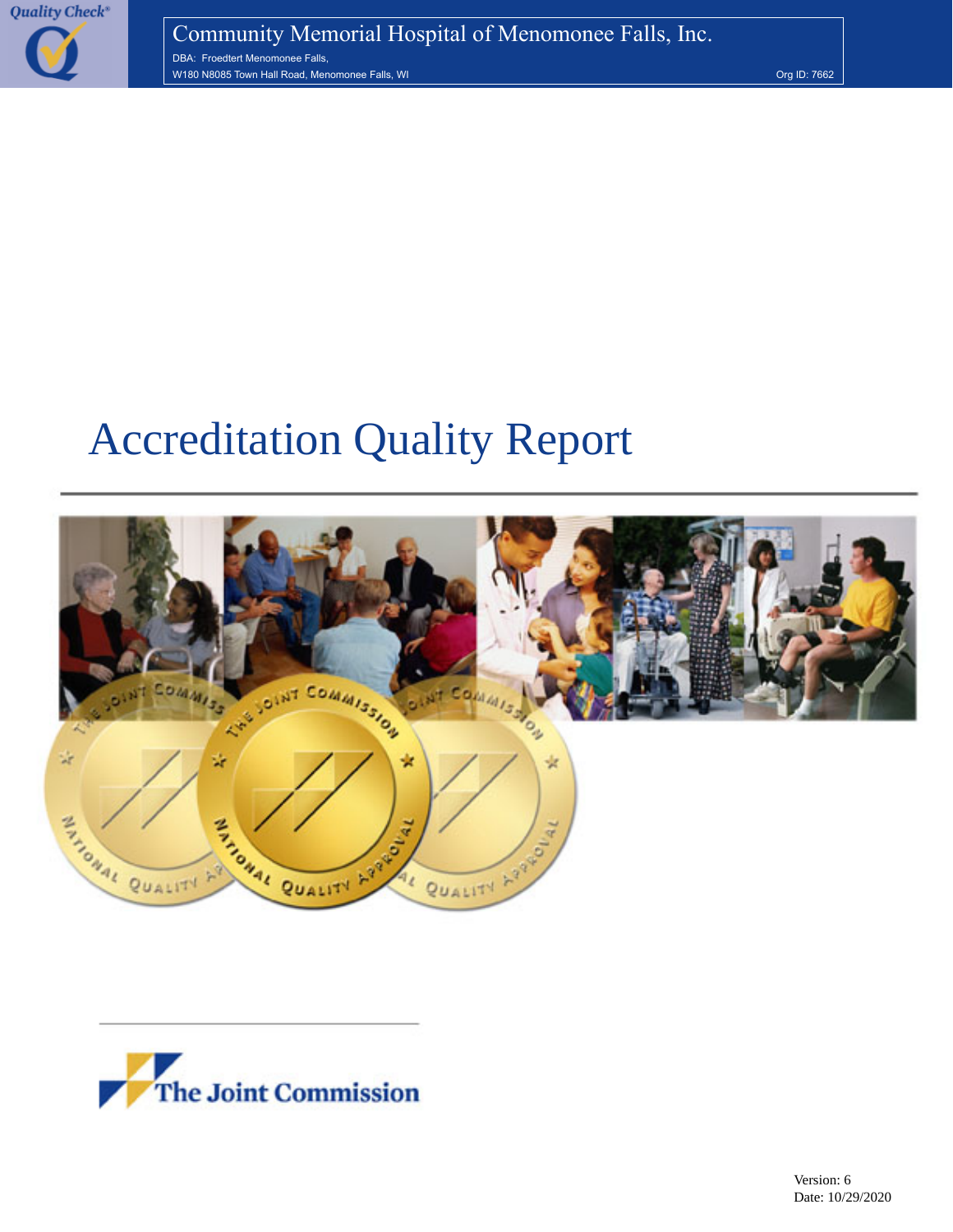**Quality Check®** 



Welcome to the Joint Commission's Quality Report. We know how important reliable information is to you and your family when making health care decisions. This Quality Report will help you make the right decisions to meet your needs. Since 1951, the Joint Commission has been the national leader in setting standards for health care organizations. When a health care organization seeks accreditation, it demonstrates commitment to giving safe, high quality health care and to continually working to improve that care.

The Quality Report is only one way to determine whether a health care organization can meet your needs. Discuss this report with your doctor or with other professional acquaintances before making a care decision. In addition to the accreditation status of the organization, the Quality Report uses checks, pluses, and minuses in each of the following key areas to help you compare a health care organization with similar accredited organizations.

- National Patient Safety Goals safety guidelines that target the prevention of medical errors such as surgery on the wrong side of the body and safe medication use.
- National Quality Improvement Goals measures the care of patients with specific conditions such as heart failure or pregnancy.

Not all measures are relevant to or available for all types of health care organizations. The Joint Commission will add relevant measures of health care quality as more measures become available. Your comments are just as important to us. The content and format of the Quality Report will be updated from time to time based on changes in the health care industry and your suggestions. Please call Customer Service at 630-792-5800 or e-mail the Joint Commission at qualityreport@jointcommission.org with your comments and suggestions.

Mark R. Chassin, MD, MPP, MPH President of the Joint Commission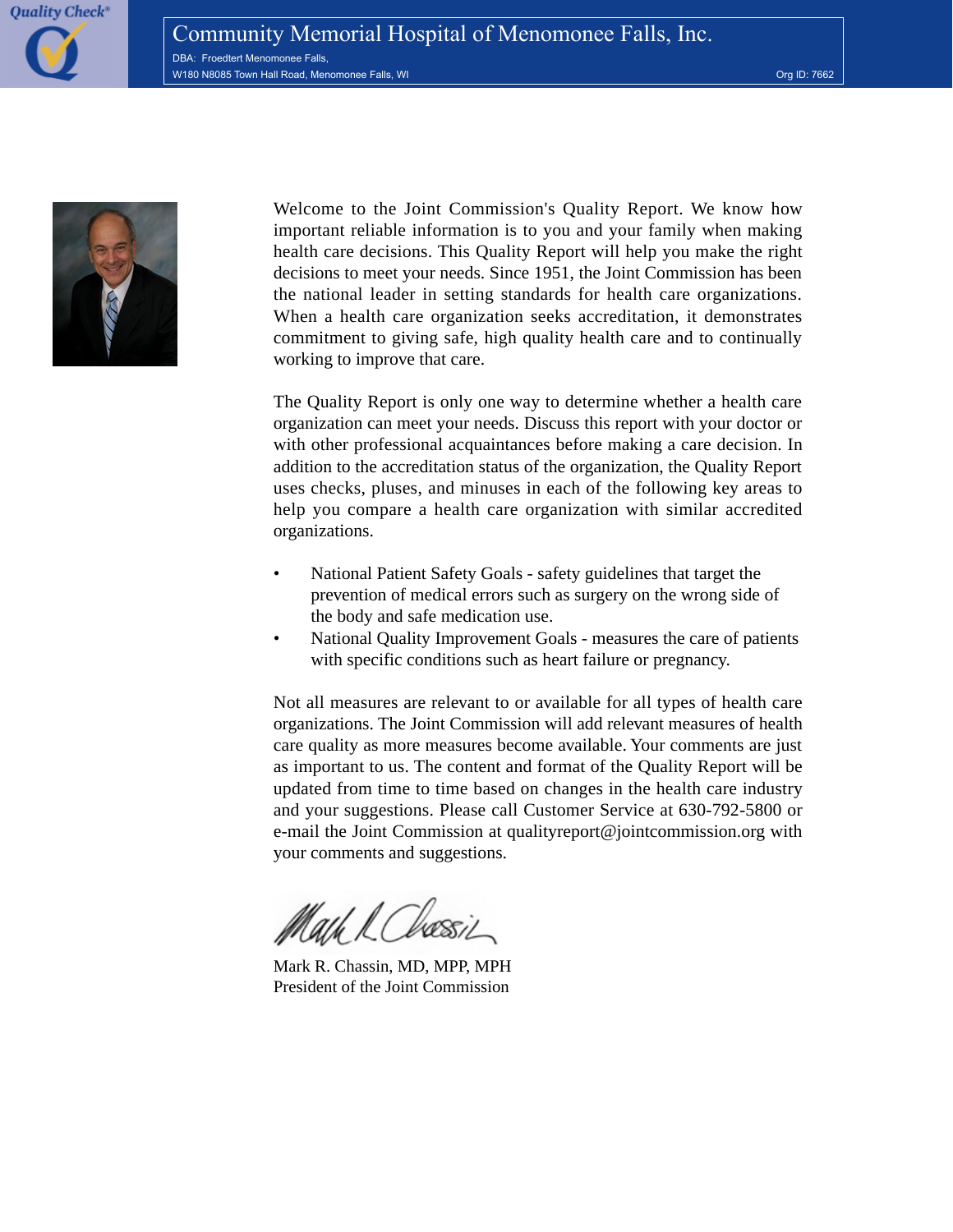DBA: Froedtert Menomonee Falls, W180 N8085 Town Hall Road, Menomonee Falls, WI Org ID: 7662 Control of the Control of the Control of the Control of the Control of the Control of the Control of the Control of the Control of the Control of the Control of t



## **Summary of Quality Information**

|  | <b>Symbol Key</b> |
|--|-------------------|
|  |                   |



#### **Footnote Key**

- **1.** The Measure or Measure Set was not reported.
- **2.** The Measure Set does not have an overall result.
- **3.** The number of patients is not enough for comparison purposes.
- **4.** The measure meets the Privacy Disclosure Threshold rule.
- **5.** The organization scored above 90% but was below most other organizations.
- **6.** The Measure results are not statistically valid.
- **7.** The Measure results are based on a sample of patients.
- **8.** The number of months with Measure data is below the reporting requirement.
- **9.** The measure results are temporarily **10.** Test Measure: a measure being suppressed pending resubmission of updated data.
- evaluated for reliability of the individual data elements or awaiting National Quality Forum Endorsement.
- **11.** There were no eligible patients that met the denominator criteria.

**For further information and explanation of the Quality Report contents, refer to the "Quality Report User Guide."**

| <b>Accreditation Programs Accreditation Decision</b> |            | <b>Effective</b><br><b>Date</b> | <b>Last Full Survey Last On-Site</b><br>Date | <b>Survey Date</b> |
|------------------------------------------------------|------------|---------------------------------|----------------------------------------------|--------------------|
| <b>B</b> Hospital                                    | Accredited | 5/11/2019                       | 5/10/2019                                    | 5/10/2019          |

**Accreditation programs recognized by the Centers for Medicare and Medicaid Services (CMS)** Hospital

| <b>Advanced Certification Certification Decision</b> |               | <b>Effective</b> | <b>Last Full Review Last On-Site</b> |                    |
|------------------------------------------------------|---------------|------------------|--------------------------------------|--------------------|
| <b>Programs</b>                                      |               | <b>Date</b>      | <b>Date</b>                          | <b>Review Date</b> |
| Advanced Total Hip and<br>Total Knee Replacement     | Certification | 12/19/2019       | 12/18/2019                           | 12/18/2019         |
| Primary Stroke Center                                | Certification | 6/15/2018        | 6/14/2018                            | 6/14/2018          |

#### **Other Accredited Programs/Services**

• Hospital ( Accredited by [American College of Surgeons-Commission on Cancer \(ACoS-COC\)\)]( )

#### **Special Quality Awards**

•2013 Top Performer on Key Quality Measures® •2012 Top Performer on Key Quality Measures®

|                        |                                            | Compared to other Joint Commission Accredited<br>Organizations |            |  |
|------------------------|--------------------------------------------|----------------------------------------------------------------|------------|--|
|                        |                                            | <b>Nationwide</b><br><b>Statewide</b>                          |            |  |
| Hospital               | <b>2019National Patient Safety Goals</b>   | M                                                              |            |  |
|                        | <b>National Quality Improvement Goals:</b> |                                                                |            |  |
| Reporting<br>Period:   | <b>Emergency Department</b>                | (ND)                                                           | N/D        |  |
| Jan 2019 -<br>Dec 2019 | <b>Perinatal Care</b>                      | (N/D)                                                          | <b>N/D</b> |  |

The Joint Commission only reports measures endorsed by the [National Quality Forum.](http://www.jointcommission.org/qualitycheck/06_glossary#National_Quality_Forum)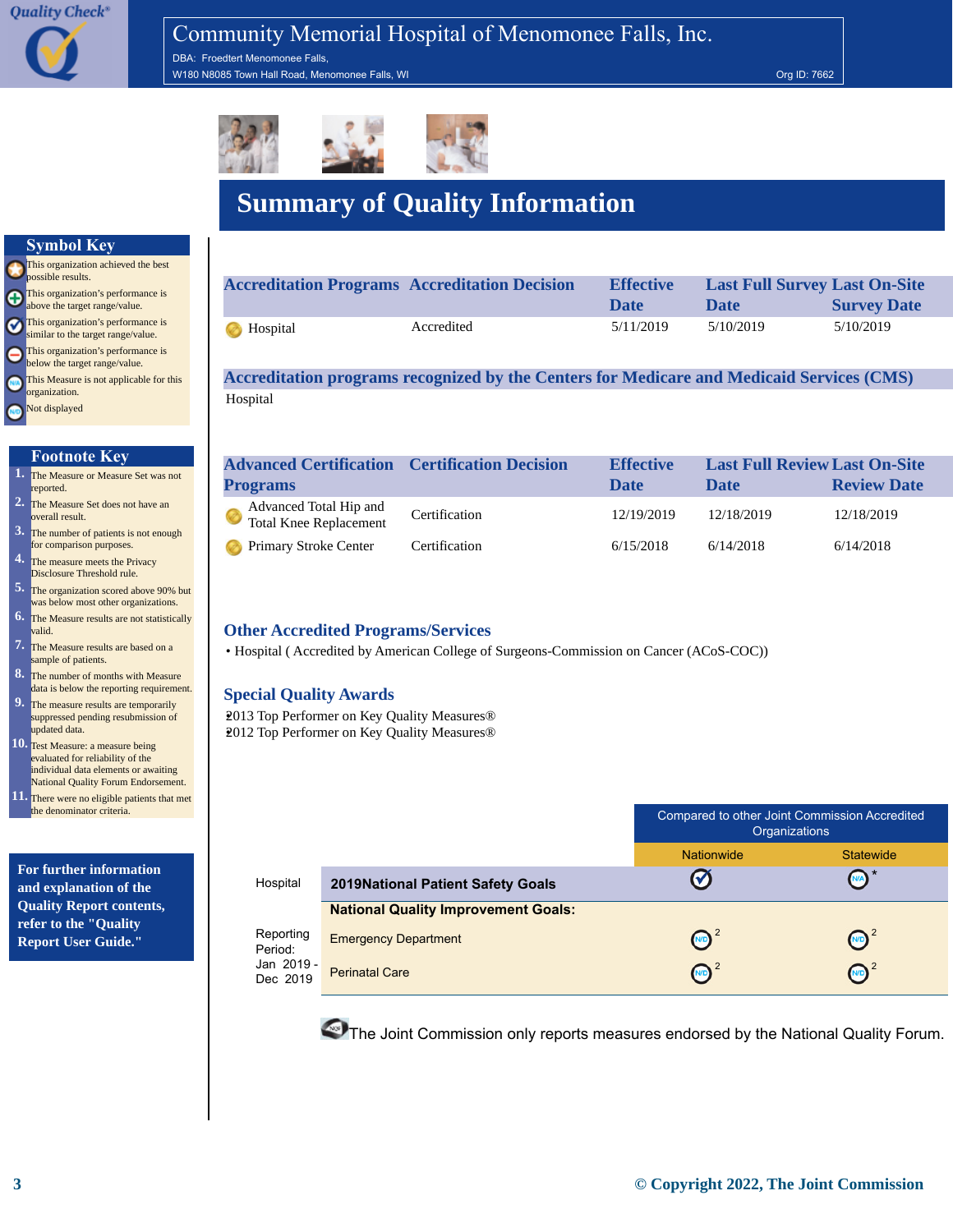DBA: Froedtert Menomonee Falls, W180 N8085 Town Hall Road, Menomonee Falls, WI Contract of the Contract of the Contract of the Contract of the Contract of the Contract of the Contract of the Contract of the Contract of the Contract of the Contract of the



## **Locations of Care**

#### **\* Primary Location**

| <b>Locations of Care</b>                                                                                                                                       | <b>Available Services</b>                                                                                     |
|----------------------------------------------------------------------------------------------------------------------------------------------------------------|---------------------------------------------------------------------------------------------------------------|
| <b>Community Memorial</b><br><b>Hospital Cardiac and</b><br><b>Pulmonary Rhb</b><br>W129 N7055 Northfield<br>Drive, Building A<br>Menomonee Falls.<br>WI 53051 | <b>Services:</b><br>• Urgent Care (Outpatient)                                                                |
| <b>Community Memorial</b><br><b>Hospital Family</b><br><b>Medicine Clinic</b><br>W180 N8000 Town Hall<br>Road. Fourth Floor<br>Menomonee Falls.<br>WI 53051    | <b>Services:</b><br>• Perform Invasive Procedure (Outpatient)<br>• Single Specialty Practitioner (Outpatient) |

**4 © Copyright 2022, The Joint Commission**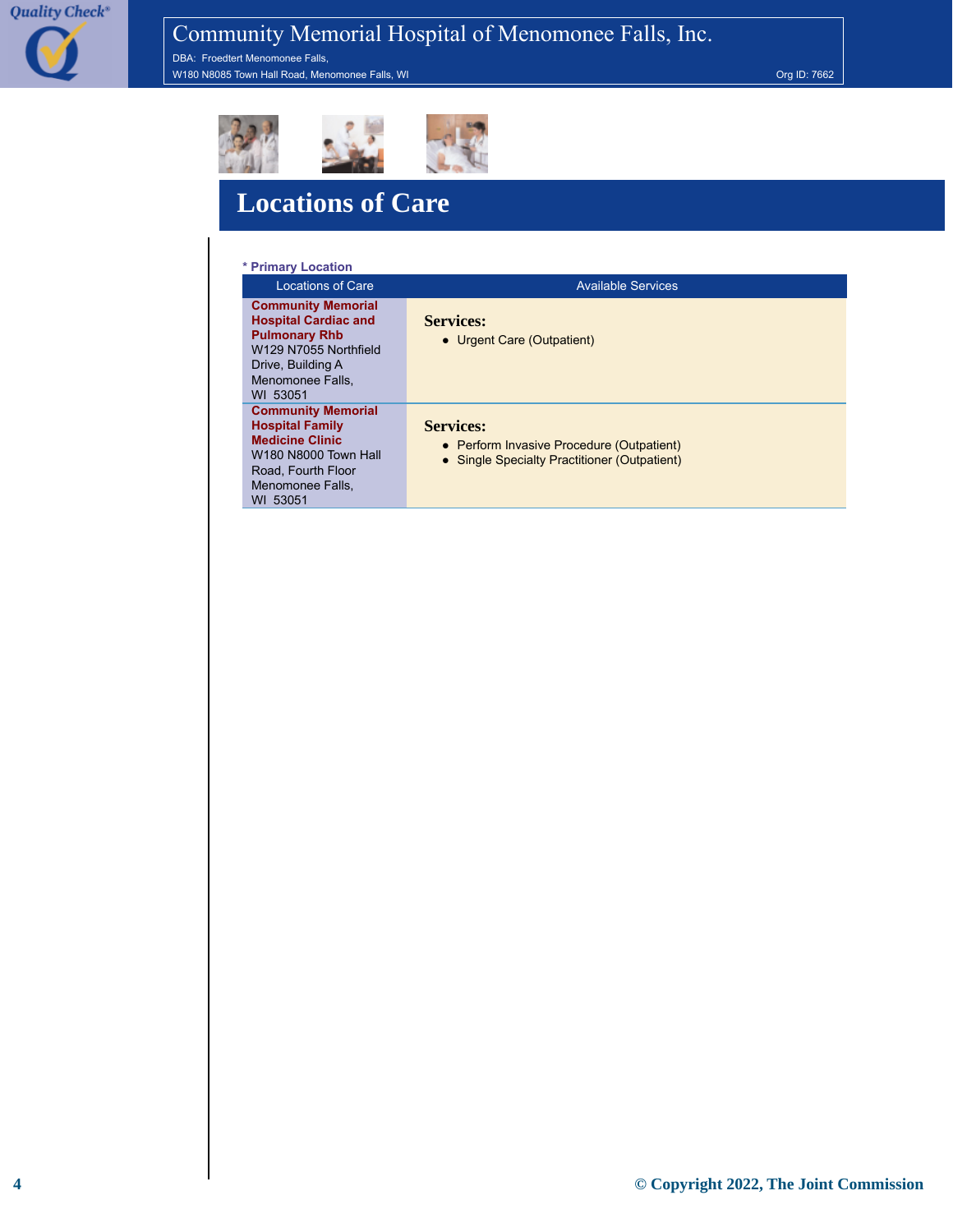DBA: Froedtert Menomonee Falls, W180 N8085 Town Hall Road, Menomonee Falls, WI Org ID: 7662 AM AND TO THE ROAD, THE ROAD OR DETECT OF THE ROAD



## **Locations of Care**

#### **\* Primary Location**

| <b>Locations of Care</b>                                                                           | <b>Available Services</b>                                                                                                                                                                                                                                                                                                                                                                                                                                                                                                                                                                                                                                                                                                                                                                                                                   |                                                                                                                                                                                                                                                                                                                                                                                                                                                                                                                                                                                                                                                                                                                                                                                                                                                                         |  |
|----------------------------------------------------------------------------------------------------|---------------------------------------------------------------------------------------------------------------------------------------------------------------------------------------------------------------------------------------------------------------------------------------------------------------------------------------------------------------------------------------------------------------------------------------------------------------------------------------------------------------------------------------------------------------------------------------------------------------------------------------------------------------------------------------------------------------------------------------------------------------------------------------------------------------------------------------------|-------------------------------------------------------------------------------------------------------------------------------------------------------------------------------------------------------------------------------------------------------------------------------------------------------------------------------------------------------------------------------------------------------------------------------------------------------------------------------------------------------------------------------------------------------------------------------------------------------------------------------------------------------------------------------------------------------------------------------------------------------------------------------------------------------------------------------------------------------------------------|--|
| <b>Community Memorial</b><br><b>Hospital of Menomonee</b><br>Falls, Inc. *<br>W180 N8085 Town Hall | <b>Joint Commission Advanced Certification Programs:</b><br>• Advanced Total Hip and Total Knee Replacement<br>• Primary Stroke Center                                                                                                                                                                                                                                                                                                                                                                                                                                                                                                                                                                                                                                                                                                      |                                                                                                                                                                                                                                                                                                                                                                                                                                                                                                                                                                                                                                                                                                                                                                                                                                                                         |  |
| Road<br>Menomonee Falls,<br>WI 53051                                                               | <b>Other Clinics/Practices located at this site:</b><br>• Froedtert & the Medical College of Wisconsin Community Physi<br>• Outpatient Cancer Care Center<br>• Outpatient Care Center<br>• Outpatient INR<br>• The Medical College of Wisconsin                                                                                                                                                                                                                                                                                                                                                                                                                                                                                                                                                                                             |                                                                                                                                                                                                                                                                                                                                                                                                                                                                                                                                                                                                                                                                                                                                                                                                                                                                         |  |
|                                                                                                    | <b>Services:</b><br>• Addiction Care/Adult)<br>(Non-detox - Adult)<br>• Behavioral Health (Day<br>Programs - Adult)<br>(24-hour Acute Care/Crisis<br>Stabilization - Adult)<br>(Partial - Adult)<br>• Brachytherapy<br>(Imaging/Diagnostic<br>Services)<br>• Cardiac Catheterization Lab<br>(Surgical Services)<br>• Cardiothoracic Surgery<br>(Surgical Services)<br>• Cardiovascular Unit<br>(Inpatient)<br>• Chemical Dependency (Day<br>Programs - Adult)<br>(24-hour Acute Care/Crisis<br>Stabilization - Adult)<br>(Partial - Adult)<br>(Detox - Adult)<br>(Non-detox - Adult)<br>(Detox/Non-detox - Adult)<br>• Coronary Care Unit<br>(Inpatient)<br>• CT Scanner<br>(Imaging/Diagnostic<br>Services)<br>• Dialysis Unit (Inpatient)<br>• Ear/Nose/Throat Surgery<br>(Surgical Services)<br>● EEG/EKG/EMG Lab<br>(Imaging/Diagnostic | • Medical ICU (Intensive Care<br>Unit)<br>• Neuro/Spine ICU (Intensive<br>Care Unit)<br>• Neuro/Spine Unit (Inpatient)<br>• Neurosurgery (Surgical<br>Services)<br>• Normal Newborn Nursery<br>(Inpatient)<br>• Nuclear Medicine<br>(Imaging/Diagnostic Services)<br>• Ophthalmology (Surgical<br>Services)<br>• Orthopedic Surgery (Surgical<br>Services)<br>• Orthopedic/Spine Unit<br>(Inpatient)<br>• Outpatient Clinics (Outpatient)<br>• Pediatric Unit (Inpatient)<br>• Plastic Surgery (Surgical<br>Services)<br>• Positron Emission Tomography<br>(PET) (Imaging/Diagnostic<br>Services)<br>• Post Anesthesia Care Unit<br>(PACU) (Inpatient)<br>• Radiation Oncology<br>(Imaging/Diagnostic Services)<br>• Rehabilitation Unit (Inpatient,<br>24-hour Acute Care/Crisis<br>Stabilization)<br>• Sleep Laboratory (Sleep<br>Laboratory)<br>• Sterile Medication |  |
|                                                                                                    | Services)<br>• Family Support (Non 24 Hour<br>Care)<br>• Gastroenterology (Surgical<br>Services)<br>• GI or Endoscopy Lab<br>(Imaging/Diagnostic<br>Services)<br>• Gynecological Surgery                                                                                                                                                                                                                                                                                                                                                                                                                                                                                                                                                                                                                                                    | Compounding (Inpatient)<br>• Surgical ICU (Intensive Care<br>Unit)<br>• Surgical Unit (Inpatient)<br>• Teleradiology<br>(Imaging/Diagnostic Services)<br>• Thoracic Surgery (Surgical<br>Services)<br>• Ultrasound                                                                                                                                                                                                                                                                                                                                                                                                                                                                                                                                                                                                                                                      |  |

● Gynecological Surgery (Surgical Services) • Gynecology (Inpatient)

(Imaging/Diagnostic Services) ● Urology (Surgical Services)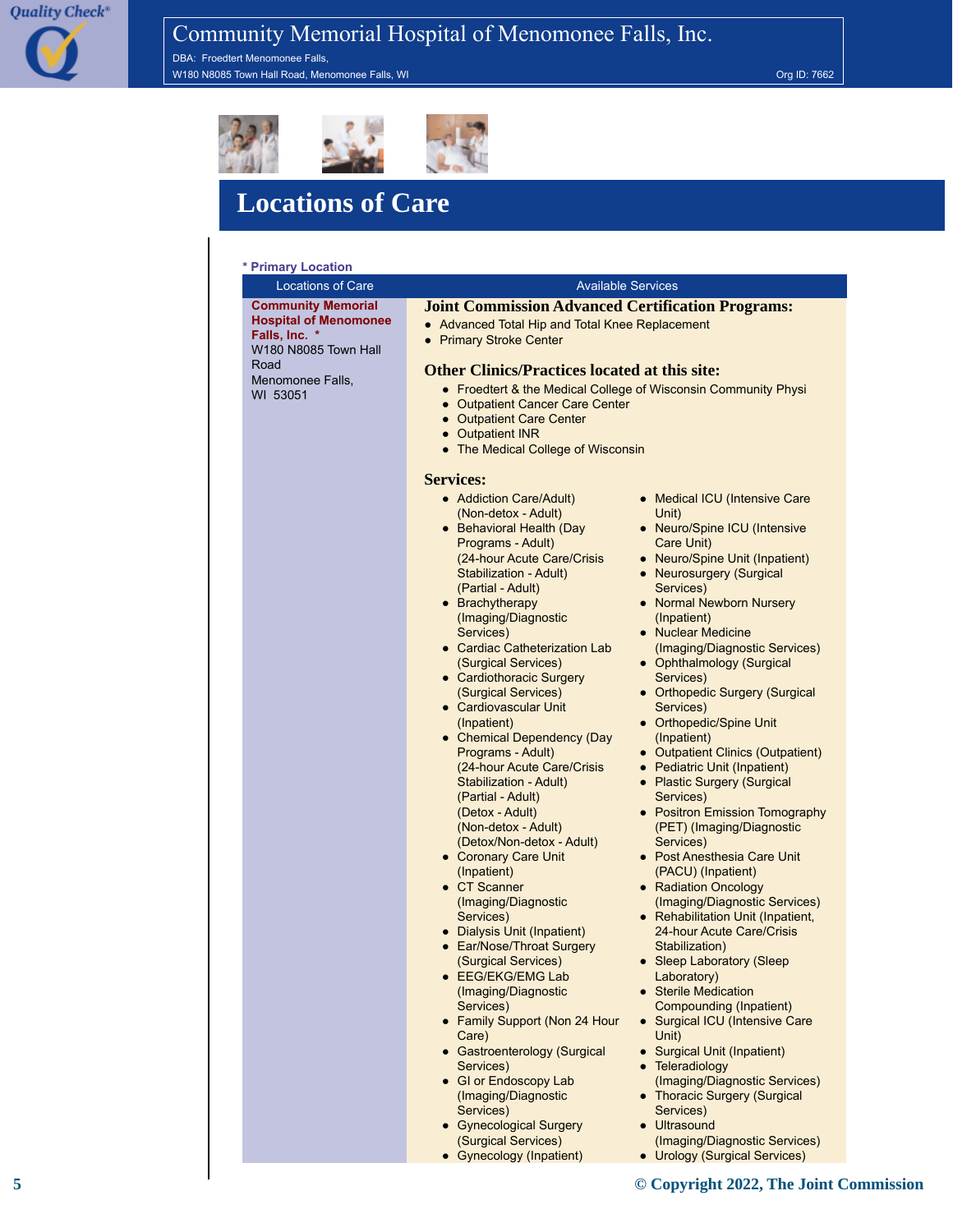**Quality Check®** 

## Community Memorial Hospital of Menomonee Falls, Inc.

DBA: Froedtert Menomonee Falls, with the Machinese Town Hall Road, Menomonee Falls, WI Org ID: 7662



## **Locations of Care**

| * Primary Location                                                                                                                                     |                                                                                                                                                                                                                                                                                                                                                                                                                                              |
|--------------------------------------------------------------------------------------------------------------------------------------------------------|----------------------------------------------------------------------------------------------------------------------------------------------------------------------------------------------------------------------------------------------------------------------------------------------------------------------------------------------------------------------------------------------------------------------------------------------|
| <b>Locations of Care</b>                                                                                                                               | <b>Available Services</b>                                                                                                                                                                                                                                                                                                                                                                                                                    |
|                                                                                                                                                        | • Hazardous Medication<br>• Vascular Surgery (Surgical<br>Compounding (Inpatient)<br>Services)<br>Hematology/Oncology Unit<br>(Inpatient)<br>• Inpatient Unit (Inpatient)<br>• Interventional Radiology<br>(Imaging/Diagnostic<br>Services)<br>• Labor & Delivery (Inpatient)<br>• Magnetic Resonance<br>Imaging (Imaging/Diagnostic<br>Services)<br>• Medical /Surgical Unit<br>(Inpatient)<br><b>Medical Detoxification</b><br>(Inpatient) |
| <b>Community Memorial</b><br><b>Regional Sleep</b><br><b>Disorders Center</b><br>W129 N7055 Northfield<br><b>Drive</b><br>Menomonee Falls.<br>WI 53051 | <b>Services:</b><br>• Outpatient Clinics (Outpatient)                                                                                                                                                                                                                                                                                                                                                                                        |
| <b>Moorland Reserve</b><br><b>Emergency Department</b><br>4805 S. Moorland Rd.<br>New Berlin, WI 53151                                                 | <b>Services:</b><br>• Administration of Blood Product (Outpatient)<br>• Administration of High Risk Medications (Outpatient)<br>Anesthesia (Outpatient)<br>• Perform Invasive Procedure (Outpatient)                                                                                                                                                                                                                                         |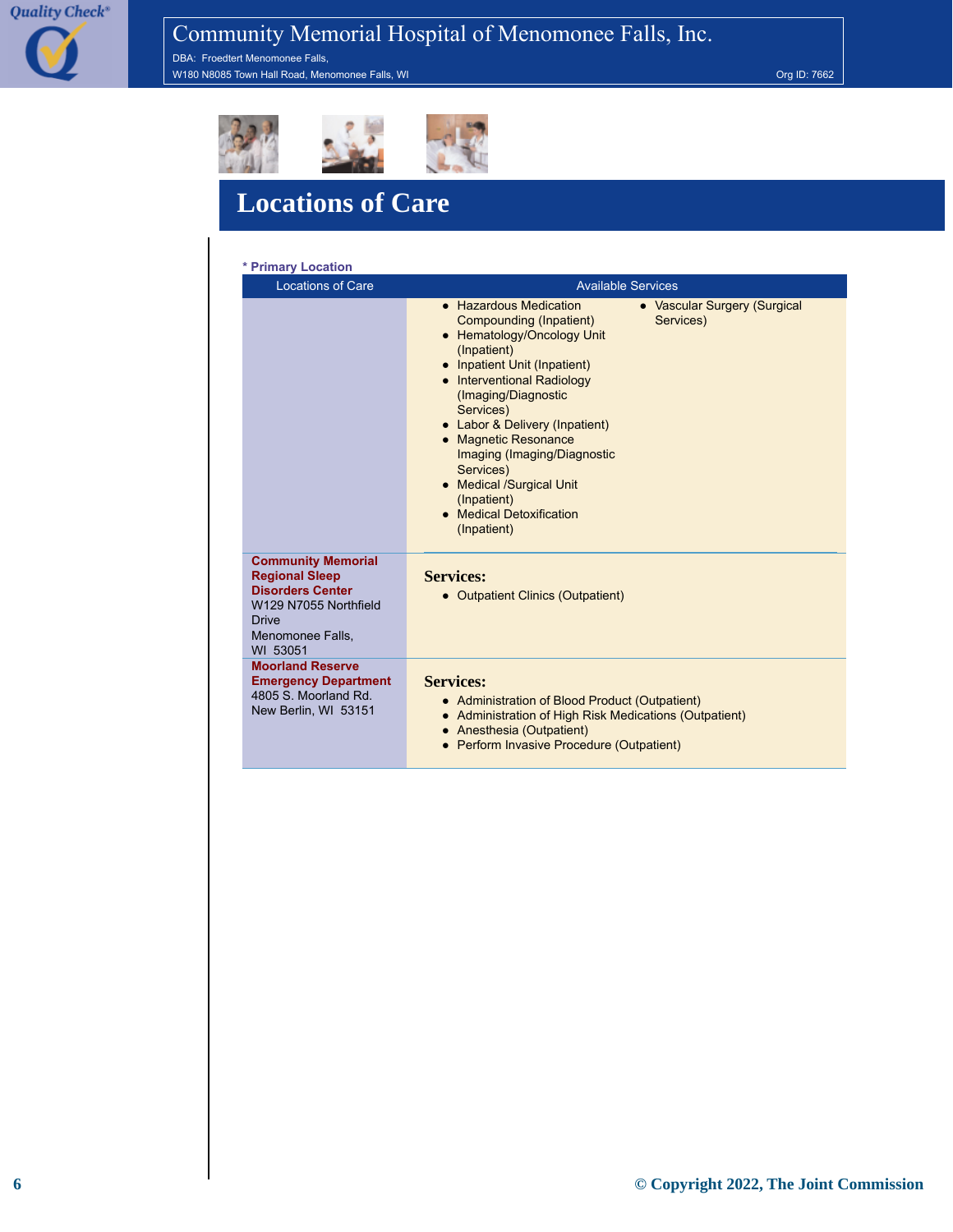DBA: Froedtert Menomonee Falls, W180 N8085 Town Hall Road, Menomonee Falls, WI Change of Contract of Contract of Contract of Contract of Contract of Contract of Contract of Contract of Contract of Contract of Contract of Contract of Contract of Contract



## **2019 National Patient Safety Goals**

#### **Symbol Key Hospital**

| <b>Safety Goals</b>                                                                | <b>Organizations Should</b>                                | Implemented    |
|------------------------------------------------------------------------------------|------------------------------------------------------------|----------------|
| Improve the accuracy of<br>patient identification.                                 | Use of Two Patient Identifiers                             |                |
|                                                                                    | <b>Eliminating Transfusion Errors</b>                      |                |
| Improve the effectiveness of<br>communication among<br>caregivers.                 | Timely Reporting of Critical Tests and Critical Results    |                |
| Improve the safety of using<br>medications.                                        | <b>Labeling Medications</b>                                |                |
|                                                                                    | Reducing Harm from Anticoagulation Therapy                 |                |
|                                                                                    | Reconciling Medication Information                         |                |
| Reduce the harm<br>associated with clinical<br>alarm systems.                      | Use Alarms Safely on Medical Equipment                     |                |
| Reduce the risk of health<br>care-associated infections.                           | Meeting Hand Hygiene Guidelines                            |                |
|                                                                                    | Preventing Infections that are difficult to treat          |                |
|                                                                                    | Preventing Central-Line Associated Blood Stream Infections | <u>ର</u><br>ବି |
|                                                                                    | <b>Preventing Surgical Site Infections</b>                 |                |
|                                                                                    | Preventing Catheter-Associated Urinary Tract Infection     |                |
| The organization identifies<br>safety risks inherent in its<br>patient population. | Identifying Individuals at Risk for Suicide                |                |
| <b>Universal Protocol</b>                                                          | Conducting a Pre-Procedure Verification Process            |                |
|                                                                                    | Marking the Procedure Site                                 |                |
|                                                                                    | Performing a Time-Out                                      |                |

The organization has met the National Patient Safety Goal. The organization has not met the e National Patient Safety Goal. The Goal is not applicable for this  $\bullet$ organization.

**For further information and explanation of the Quality Report contents, refer to the "Quality Report User Guide."**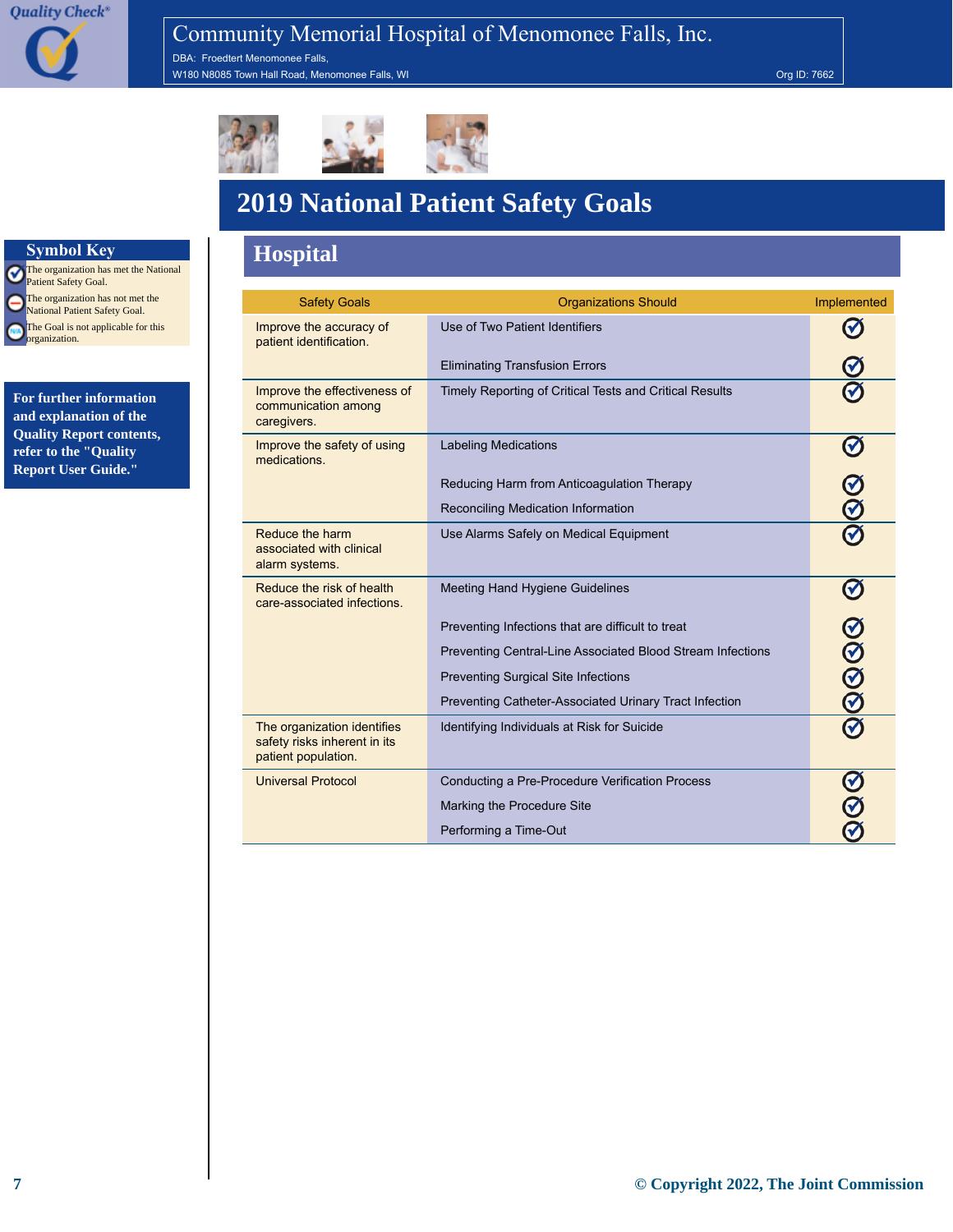DBA: Froedtert Menomonee Falls, W180 N8085 Town Hall Road, Menomonee Falls, WI Org ID: 7662



## **National Quality Improvement Goals**

#### Reporting Period: January 2019 - December 2019

|                         |                                                                                                                                                     | Compared to other Joint<br>Commission |                                 |
|-------------------------|-----------------------------------------------------------------------------------------------------------------------------------------------------|---------------------------------------|---------------------------------|
|                         |                                                                                                                                                     |                                       | <b>Accredited Organizations</b> |
| Measure Area            | <b>Explanation</b>                                                                                                                                  | <b>Nationwide</b>                     | Statewide                       |
| Emergency<br>Department | This category of evidence based measures assesses the<br>time patients remain in the hospital Emergency<br>Department prior to inpatient admission. | $\text{ND}^2$                         |                                 |

|                                                                             |                                                                                                                                                                                                                                         | Compared to other Joint Commission<br>Accredited Organizations |                                      |                         |                                      |                         |
|-----------------------------------------------------------------------------|-----------------------------------------------------------------------------------------------------------------------------------------------------------------------------------------------------------------------------------------|----------------------------------------------------------------|--------------------------------------|-------------------------|--------------------------------------|-------------------------|
|                                                                             |                                                                                                                                                                                                                                         |                                                                | <b>Nationwide</b>                    |                         |                                      | <b>Statewide</b>        |
| <b>Measure</b>                                                              | Explanation                                                                                                                                                                                                                             | Hospital<br><b>Results</b>                                     | <b>Top 10%</b><br>Scored<br>at Most: | Weighte<br>d<br>Median: | <b>Top 10%</b><br>Scored<br>at Most: | Weighte<br>d<br>Median: |
| Admit Decision Time to ED<br>Departure Time for Admitted<br><b>Patients</b> | The amount of time (in minutes) it<br>takes from the time the physician<br>decides to admit a patient into the<br>hospital from the Emergency<br>Department until the patient actually<br>leaves the ED to go to the inpatient<br>unit. | $\binom{1}{2}$<br>87,00 minutes<br>643 eligible<br>Patients    | 55.00                                | 133.00                  | 44.63                                | 73.61                   |

The Joint Commission only reports measures endorsed by the [National Quality Forum.](http://www.jointcommission.org/qualitycheck/06_glossary#National_Quality_Forum)

This information can also be viewed at [www.hospitalcompare.hhs.gov](http://www.hospitalcompare.hhs.gov)

Null value or data not displayed.

#### **Symbol Key**

This organization achieved the best possible results **O**This organization's performance is above the target range/value. This organization's performance is Ø similar to the target range/value. This organization's performance is below the target range/value. Not displayed G

#### **Footnote Key**

- **1.** The Measure or Measure Set was not reported.
- **2.** The Measure Set does not have an overall result.
- **3.** The number of patients is not enough for comparison purposes.
- **4.** The measure meets the Privacy Disclosure Threshold rule.
- **5.** The organization scored above 90% but was below most other organizations.
- **6.** The Measure results are not statistically valid.
- **7.** The Measure results are based on a sample of patients.
- **8.** The number of months with Measure data is below the reporting requirement.
- **9.** The measure results are temporarily suppressed pending resubmission of updated data.
- **10.** Test Measure: a measure being evaluated for reliability of the ndividual data elements or awaiting National Quality Forum Endorsement. **11.** There were no eligible patients that met
- he denominator criteria.

**For further information and explanation of the Quality Report contents, refer to the "Quality Report User Guide."**